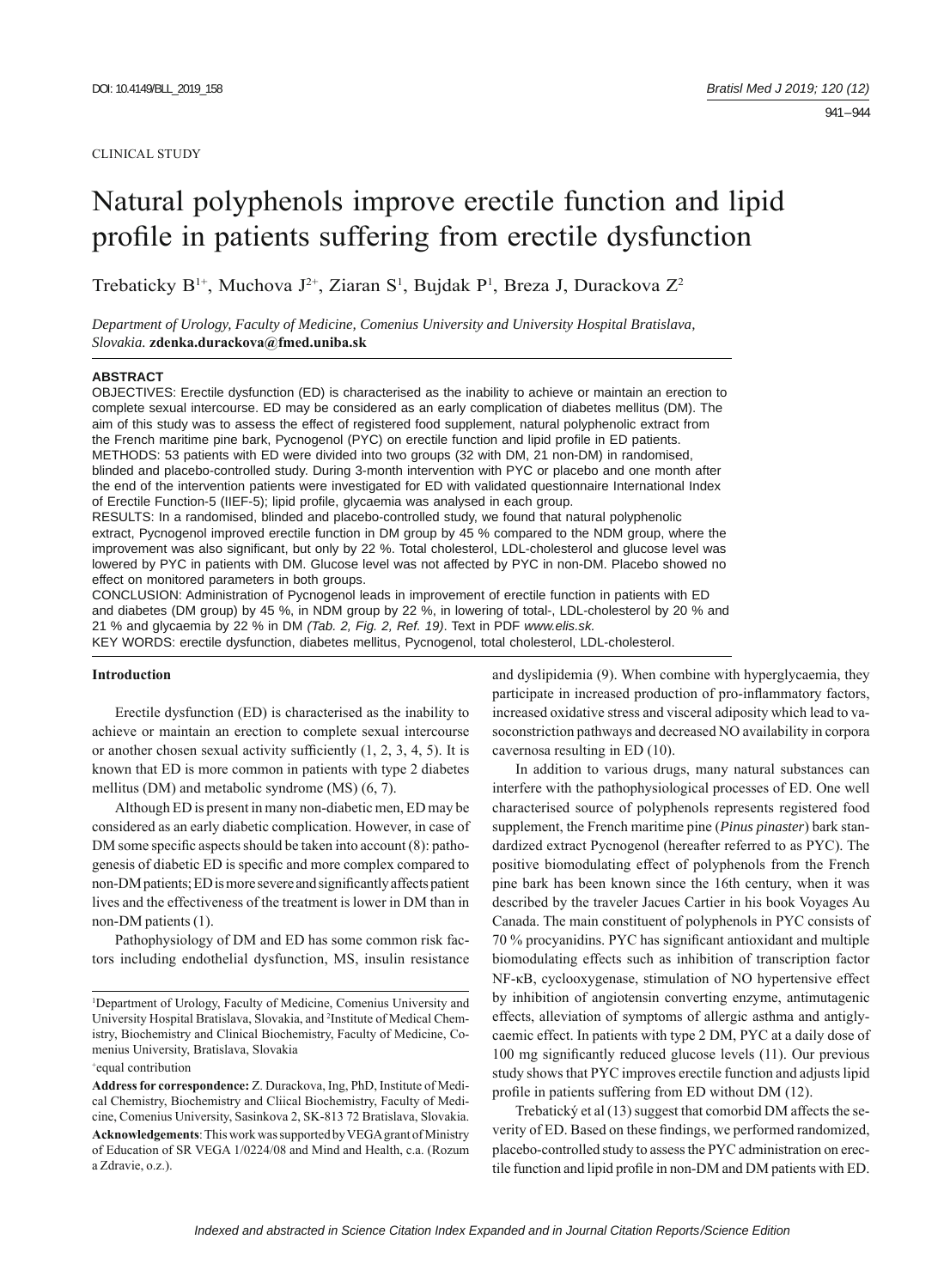## 941 – 944

### **Subjects and methods**

In a double-blind, randomized, placebo-controlled study, 53 patients (average age  $49.0 \pm 11$  y) with ED diagnosed on the basis of the IIEF-5 questionnaire were enrolled. Patients were registered at the Department of Urology of the Faculty of Medicine of Comenius University and University Hospital. The study was approved by the Ethics Committee of the Medical faculty and University Hospital in Bratislava. Patients were enrolled in the study after prior written informed consent.

Study inclusion criteria: diagnostic criteria for ED (IIEF-5 score < 20), normal testosterone levels. All patients enrolled in the study had at least one of the ED risk factors.

Study exclusion criteria: Patients with acute inflammatory diseases, renal failure, hepatic insufficiency, endocrine abnormalities (testosterone deficiency) and psychiatric disorders. No patient with a clear psychogenic ED was included.

Dividing patients into PYC or placebo (PL) groups:

PYC group included 32 patients who received 120 mg PYC daily. PL group included 21 patients received placebo with lactose (58 mg) and cellulose (65 mg) in 1 tablet.

PYC and PL tablets were packaged in the same, opaque package, indicating the name of the clinical study. Patients were on standard diet throughout the 4-month follow-up and did not take any supplementary vitamins with antioxidant properties, vitamin C and E, and other drugs to treat ED.

PYC group was divided into a subgroup of 17 patients without co-morbid DM (NDM) and a subgroup of 15 patients with ED with DM. A group of ED patients receiving placebo was divided into a subgroup of 11 patients without co-morbid DM (NDM) and a group of 10 ED patients with DM.

Patients were examined at baseline (investigation 0) after one, two and three month of PYC / PL administration (investigation 1, 2, 3) and one month after discontinuation of intervention (wash-out period, investigation 4). At each stage of the study (visit 0, 1, 2, 3, 4), patients were examined for clinical state of erectile function and potential adverse events. Erectile function was evaluated by the International Index of Erectile Function (IIEF-5) questionnaire. Patients filled out the IIEF-5 questionnaire during their appointment at the Department of Urology.

Blood for biochemical examinations was collected at 0, 1, 3 and 4 visits. Serum was obtained by the standard procedure from blood samples by centrifugation in the absence of anticoagulant. Serum aliquoted samples were kept at –80 °C until analyses.

Basic biochemical parameters, glucose, high sensitive C-reactive protein (hsCRP), HbA1c, triacylglycerols (TAG), total cholesterol (TCH), LDL-cholesterol (LDL-CH) and HDL-cholesterol (HDL-CH) in serum were determined at the Department of Laboratory Medicine, University Hospital by standard biochemical procedures using the Hitachi 911 automatic analyser (Roche, Switzerland).

## **Statistical** analysis

The StatDirect 2.3.7 (StatsDirect Sales, Sale, Cheshire M33 3UY, UK) was used to randomize and calculate the number of patients enrolled (study strength).

Data are presented as mean  $\pm$  SD or as median (centile 5–95) depending on the normality of data.

Differences in measured parameters between patient groups (PYC and PL) were evaluated by the Student t-test or the Mann– Whitney U test depending on the normality of data. The effect of treatment was evaluated by Friedman test with Conover comparison of all pairwise.

Statistical analyses were performed with StatsDirect. p < 0.05 was considered as significant in all statistical analyses.

## **Results**

Clinical characteristics and andrology data of patients at the baseline are shown in the Table 1.

IIEF-5 score, lipid profile and glucose levels at the baseline, at different time of intervention as well as at wash-out period are shown in Table 2.

PYC administered during 3 months significantly improved erectile function in both patient groups. The median value at the baseline is 100 %. Patients with diabetes (DM) improved erectile function from the severe ED to moderate ED, an improvement of 45 %. Patients without diabetes (NDM) improved erectile function by 22 %, but it remains in moderate severity (Fig. 1).

In placebo group, the IIEF-5 score did not change significantly in both groups (DM and NDM) during the intervention (Tab. 2).

Patients reported no adverse effects while PYC and PL administration.

The effect of  $PYC / PL$  on the lipid profile and glucose level during 3 months of intervention is shown in Table 2. PYC signifi-

|  |                             |  | Tab. 1. Clinical characteristics and andrology data of patients at the |  |  |  |
|--|-----------------------------|--|------------------------------------------------------------------------|--|--|--|
|  | baseline (investigation 0). |  |                                                                        |  |  |  |

|                                             | <b>ED</b>                  |                        |                 |                              |
|---------------------------------------------|----------------------------|------------------------|-----------------|------------------------------|
|                                             |                            | <b>PYC</b>             | PL              |                              |
| Parameter                                   | <b>NDM</b>                 | <b>DM</b>              | <b>NDM</b>      | DM                           |
| n                                           | 17                         | 15                     | 11              | 10                           |
| Age (years)                                 | $49.0 \pm 11$              | 48.9±15                | 49.9±12         | 51.6±4.4                     |
| <b>Smokers</b>                              | 10                         | 7                      | 5               | 4                            |
| Arterial hypertension                       | 7                          | 8                      | 3               | 4                            |
| Ischemic heart disease                      | 3                          | 4                      | $\overline{c}$  | 4                            |
| <b>Stress</b>                               | 5                          | 7                      | 4               | 4                            |
| Time since ED diagnosis (months) $12(3-48)$ |                            | $27(4-57)^{\text{\#}}$ | $10(2-35)$      | $25(5-45)^{\#}$              |
| DM treatment - PAD                          |                            | 11                     |                 | 6                            |
| $-$ insulin                                 |                            | $\overline{c}$         |                 | 0                            |
| - antidiabetic diet                         |                            | $\overline{c}$         |                 | 2                            |
| IIEF-5 in median (Centile 5–95)             | 11 $(8-20)^{\#}$           | $10(5-12)*$            | $9(8-15)^{\#}$  | $10(5-9)$ #                  |
| severe ED (IIEF-5, $0-10$ ) $(%$ )          | 8(47)                      | 8(53)                  | 5(46)           | 5(50)                        |
| moderate ED (IIEF-5, 11-15) (%)             | 6(35)                      | 5(34)                  | 4(36)           | 3(30)                        |
| mild ED (IIEF-5, 16-20) (%)                 | 3(18)                      | 2(13)                  | 2(18)           | 2(20)                        |
| no ED (IIEF -5, 21–25) (%)                  |                            |                        |                 |                              |
| $BMI$ (kg/m <sup>2</sup> )                  | $28.3 \pm 2.9$             | $31.9 \pm 1.0^4$       | $27.9 \pm 2.5$  | $30.2 \pm 5.4$               |
| $HbA1c$ (%)                                 | 3.96±0.34                  | $7.58 \pm 2.05$ #      | $3.85 \pm 0.33$ | $7.80 \pm 0.42$ <sup>#</sup> |
| $h$ s $CRP$ (mg/L)                          | $4.16\pm0.67$ <sup>#</sup> | $4.70 \pm 0.70^{\#}$   | $4.21 \pm 0.56$ | $4.84 \pm 0.98$ #            |

ED – erectile dysfunction, PYC – pycnogenol®, PL – placebo, NDM – patients without diabetes mellitus, DM – patients with diabetes mellitus, PAD – peroral antidiabetics, IIEF-5 – international index of erectile function, BMI – body mass index, HbA1c – glycated hemoglobin

# p DM vs NDM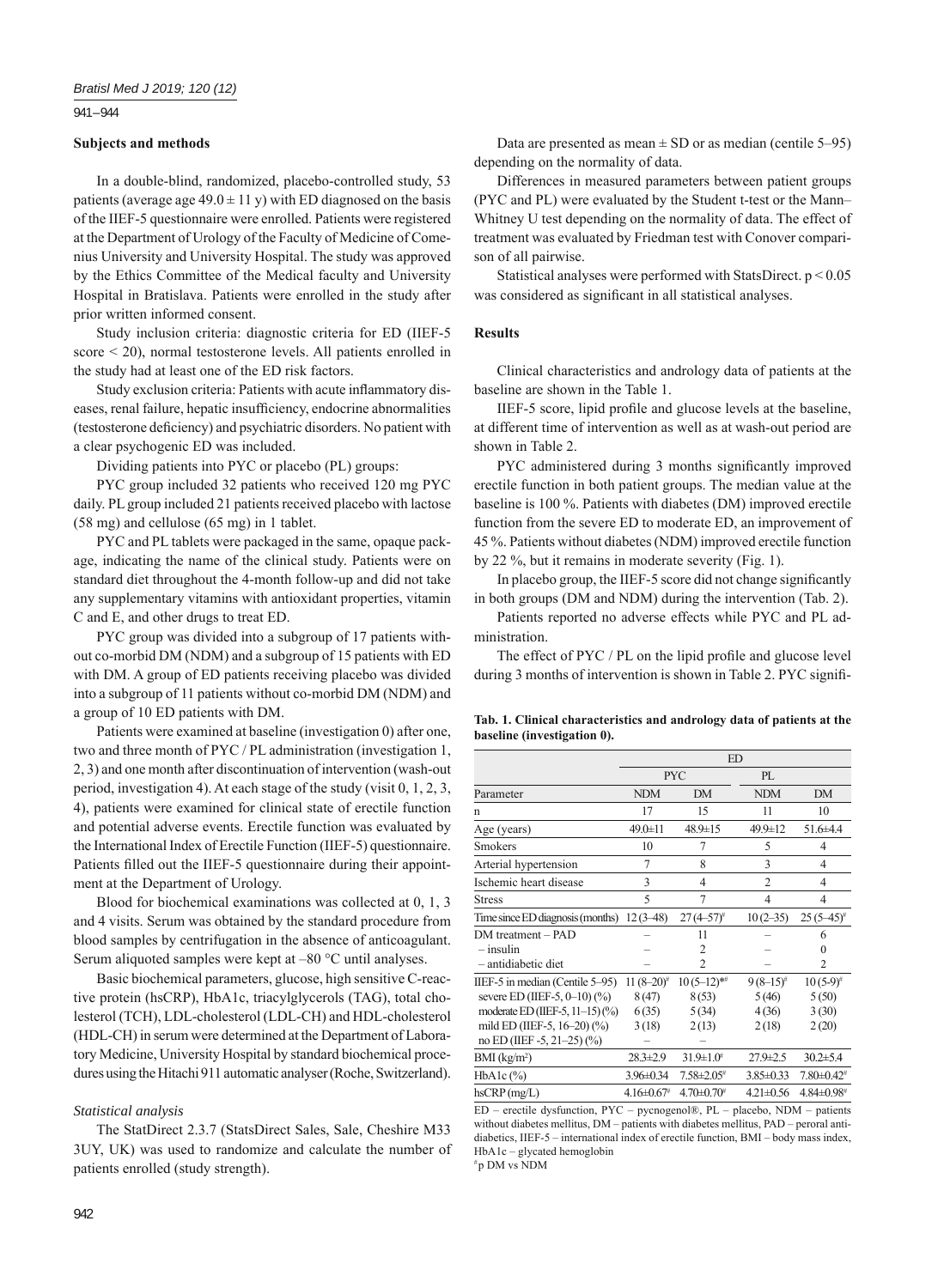|            |                | <b>ED</b>        |                              |                 |                               |  |  |
|------------|----------------|------------------|------------------------------|-----------------|-------------------------------|--|--|
|            |                |                  | <b>PYC</b>                   | PL              |                               |  |  |
| Parameter  | Month          | <b>NDM</b>       | <b>DM</b>                    | <b>NDM</b>      | <b>DM</b>                     |  |  |
| $IIEF-5$   | $\overline{0}$ | 11.6             | $9.0^{#}$                    | 10.8            | 9.7                           |  |  |
|            | 1              | $12.8**$         | $11.2**$                     | 9.6             | 9.7                           |  |  |
|            | $\overline{c}$ | $12.5***$        | $11.4**$                     | 7.9             | 8.8                           |  |  |
|            | $\overline{3}$ | $14.1***$        | $13.1**$                     | 9.5             | 7.8                           |  |  |
|            | $\overline{4}$ | $13.6**$         | $10.7**$                     | 9.3             | 8.2                           |  |  |
| <b>TCH</b> | $\overline{0}$ | $5.46 \pm 0.60$  | $5.70 \pm 0.54$              | $4.73 \pm 1.10$ | $5.29 \pm 0.58$               |  |  |
| (mmol/L)   | 1              | $5.04\pm0.66*$   | 4.94±0.57*                   | $4.73 \pm 1.22$ | $5.41 \pm 0.38$               |  |  |
|            | 3              | $4.97 \pm 0.63*$ | $4.55 \pm 0.57*$             | 4.89±1.34       | $5.34 \pm 0.42$               |  |  |
|            | 4              | $5.55 \pm 0.64$  | $4.87 \pm 0.53$              | $4.78 \pm 1.12$ | $5.09 \pm 0.64$               |  |  |
| LDL-CH     | $\overline{0}$ | $3.75 \pm 0.51$  | $3.73 \pm 0.37$              | $2.86 \pm 0.85$ | $3.25 \pm 0.49$               |  |  |
| (mmol/L)   | 1              | $3.32 \pm 0.21*$ | $3.07 \pm 0.52*$             | $3.01 \pm 1.22$ | $3.27 \pm 0.27$               |  |  |
|            | 3              | $3.22 \pm 0.63*$ | $2.97 \pm 0.63*$             | $2.74 \pm 1.03$ | $3.28 \pm 0.5$                |  |  |
|            | $\overline{4}$ | $3.61 \pm 0.69$  | $2.73 \pm 0.73$              | $2.74 \pm 0.92$ | $3.25 \pm 0.83$               |  |  |
| HDL-CH     | $\theta$       | $1.44\pm 0.31$   | $1.26 \pm 0.13$              | $1.09 \pm 0.28$ | $1.42 \pm 0.40$               |  |  |
| (mmol/L)   | 1              | $1.41 \pm 0.82$  | $1.14 \pm 0.17$ <sup>#</sup> | $1.13 \pm 0.33$ | $1.25 \pm 0.5$                |  |  |
|            | 3              | $1.53 \pm 0.38$  | $1.25 \pm 0.21$              | $1.21 \pm 0.33$ | $1.07 \pm 0.19$               |  |  |
|            | 4              | 1.48±0.35        | $1.31 \pm 0.43$              | $1.23 \pm 0.33$ | $1.08 \pm 0.31$               |  |  |
| <b>TAG</b> | $\theta$       | $1.53 \pm 0.77$  | $1.91 \pm 0.77$              | $1.86\pm0.61$   | $3.69 \pm 1.50$               |  |  |
| (mmol/L)   | 1              | $1.41 \pm 0.82$  | $2.15 \pm 1.28$              | $1.77 \pm 0.95$ | $4.53 \pm 1.8$                |  |  |
|            | 3              | $1.25 \pm 0.66$  | $2.21 \pm 0.88$              | $1.87 \pm 0.88$ | $2.38 \pm 1.1$                |  |  |
|            | 4              | $1.33 \pm 0.64$  | $1.69 \pm 1.03$              | $1.75 \pm 0.95$ | $3.79 \pm 1.45$               |  |  |
| Glucose    | $\overline{0}$ | $5.23 \pm 0.39$  | $11.06 \pm 2.3$ <sup>#</sup> | $5.28 \pm 0.48$ | $10.08 \pm 1.42$ <sup>#</sup> |  |  |
| (mmol/L)   | 1              | $5.14 \pm 0.48*$ | $8.88 \pm 3.15**$            | $5.56 \pm 0.41$ | $10.90 \pm 1.71$              |  |  |
|            | 3              | $5.10\pm0.49*$   | $8.60 \pm 3.27$ **           | $5.49 \pm 0.74$ | $10.10 \pm 1.36$              |  |  |
|            | $\overline{4}$ | $5.10 \pm 0.51$  | $8.55 \pm 2.6$ **            | $5.73 \pm 0.53$ | $9.95 \pm 1.36$               |  |  |

Table 2. IIEF-5 score, lipid profile and glucose levels at the baseline **(investigation 0) and after the intervention and at the wash-out period**

ED – erectile dysfunction, PYC - pycnogenol, PL – placebo, NDM – patients without diabetes mellitus, DM – patients with diabetes mellitus, IIEF-5 – international index of erectile function, TCH – total cholesterol, LDL-CH – low density lipoprotein cholesterol, HDL-CH – high density lipoprotein cholesterol, TAG – triacylglycerol, \* p W vs W0, # p DM vs NDM, + p PYC vs PL

cantly reduced total cholesterol and LDL-cholesterol, unlike to placebo, regardless of co-morbid DM. HDL-cholesterol and TAG serum levels in DM and NDM subgroup were not significantly affected neither by PYC nor PL administration (Tab. 2).

The difference in the effect of PYC on TCH and LDL-CH levels in DM and NDM is shown in Figure 2. Patients with DM were more sensitive to the effect of PYC on TCH and LDL-CH. After 3 months of PYC administration, TCH in the DM subgroup decreased by 20 % and LDL-CH by 21 % compared to the baseline. In the NDM group, the effect of PYC was significant but less effective compared to diabetics. TCH decreased by 9 % and LDL-CH by 14 % (Fig. 2).

Glucose serum level at the baseline was higher in DM patients compared to NDM patients in both, PYC and PL groups, as expected ( $p < 0.0001$ ). In DM subgroup, PYC administration significantly decreased glycaemia after one or three months by 20 % and 22 %, resp. in contrary to NDM group, where positive effect of PYC was also observed, but without statistical significance.

We evaluated the effect of PYC treatment by the Friedman test. Significant effect was found in both DM and NDM subgroups to improve erectile function (for both subgroups  $p < 0.001$ ), to reduce TCH (for both groups  $p < 0.001$ ) and LDL-CH ( $p = 0.0005$ ,  $p =$ 0.035). PYC reduced the serum glycaemia significantly only in the diabetic subgroup ( $p = 0.0001$ ) but not in the NDM subgroup



 $\square$ DM  $\square$ NDM





 $\square$  DM  $\square$  NDM

**Fig. 2. Total cholesterol and LDL-cholesterol in DM and NDM groups using PYC (%). TCH – total cholesterol, LDL-CH – low density lipoprotein cholesterol, DM – patients with diabetes, NDM – patients without diabetes, PYC – Pycnogenol.**

 $(p = 0.598)$ . The PL administration showed no statistical significance in any subgroup.

#### **Discussion**

Recent studies confirmed that DM significantly contributes to the pathophysiology and manifestation of ED (13). ED is present in many non-diabetic men (NDM), but ED may appear before DM